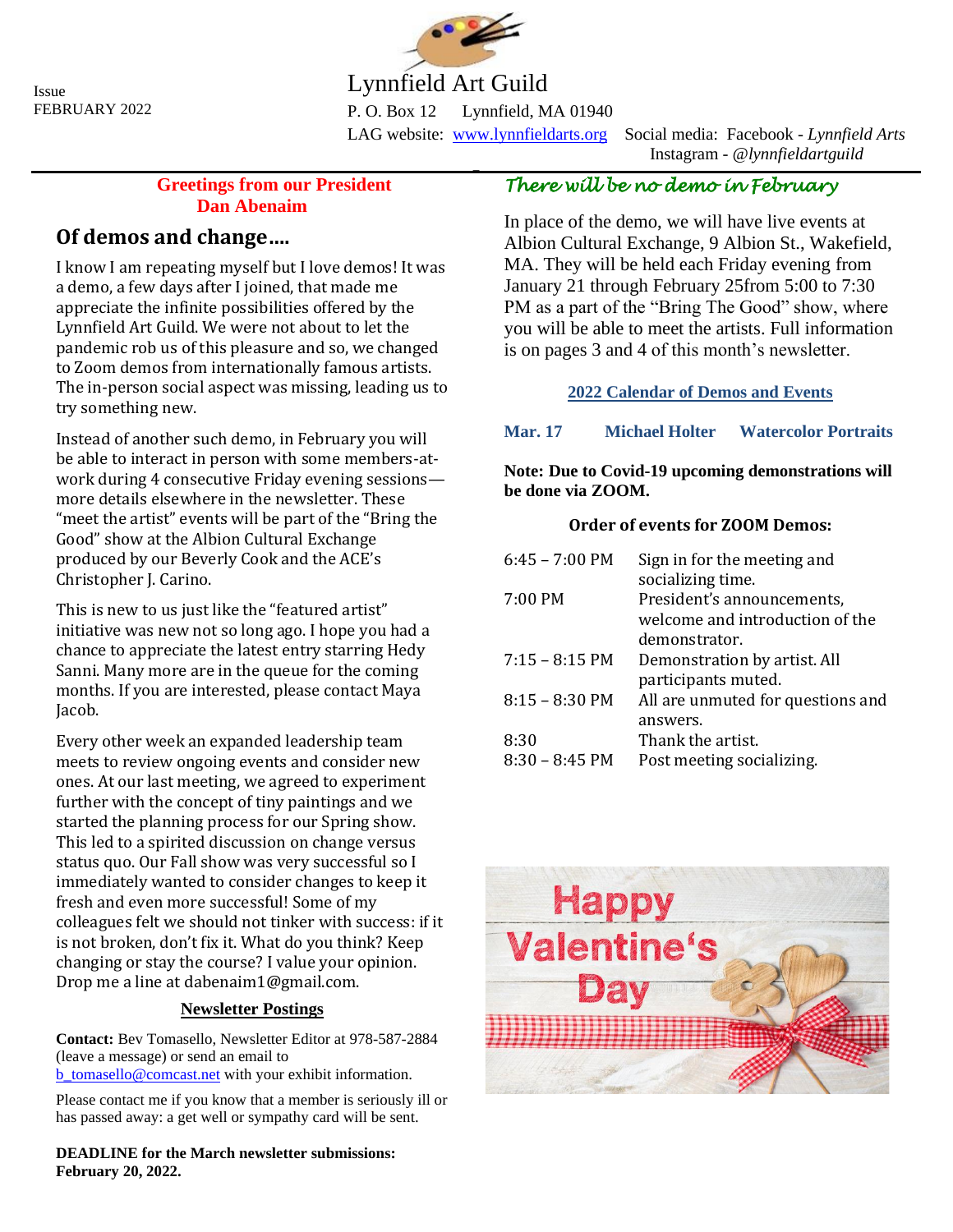### **ARTISTS EXHIBITING IN THE NEXT MONTHS**

**Renovations are still underway at the Wakefield Cooperative Bank, so there will be no exhibitors until further notice.**

**Ann Leskiw & Pam Krinsky's** paintings will be on display at **The Savings Bank, South Lynnfield** from January 3 to February 14. **Joe McManus** will be showing his acrylic creations and framed photographs from February 14 through March 28.

**Ruth Mowder's** paintings will be on display at **North Shore Bank** from January through March.

Please contact **only Ulkiye**, **Joyce** or **Frank** if you would like to exhibit in **Wakefield Cooperative Bank, The Savings Bank** or **North Shore Bank.**

**Ulkiye Karaman** for **Wakefield Cooperative Bank** at 617- 860-8974.

**Joyce Fukasawa** for **The Savings Bank** at 702-510-1281.

**Frank Tomasello** for **North Shore Bank** at 978-587-2884.

To display art at the **Lynnfield Public Library,** contact **Pat Kelly**, [kelly@noblenet.org.](about:blank)

To display at the **Lucius Beebe Memorial Library, Wakefield,** contact **Jeff Klapes**, 781-246-6334, ext. 2o[rKlapes@Noblenet.or](about:blank)[g](about:blank).

To display art at the **Stoneham Library,** please contact **Maureen Saltzman**, 781-438-1324, [saltzman@noblenet.org.](about:blank)

LAG members (or anyone) can now follow us on Instagram: @lynnfieldartguild

North Shore Bank is now having displays at their main branch at 82 Main Street, Peabody. Each artist's work will be on display for a 3-month period.

#### *Photos of Matthew Bird's Demo*









#### *Matthew's Completed Painting*

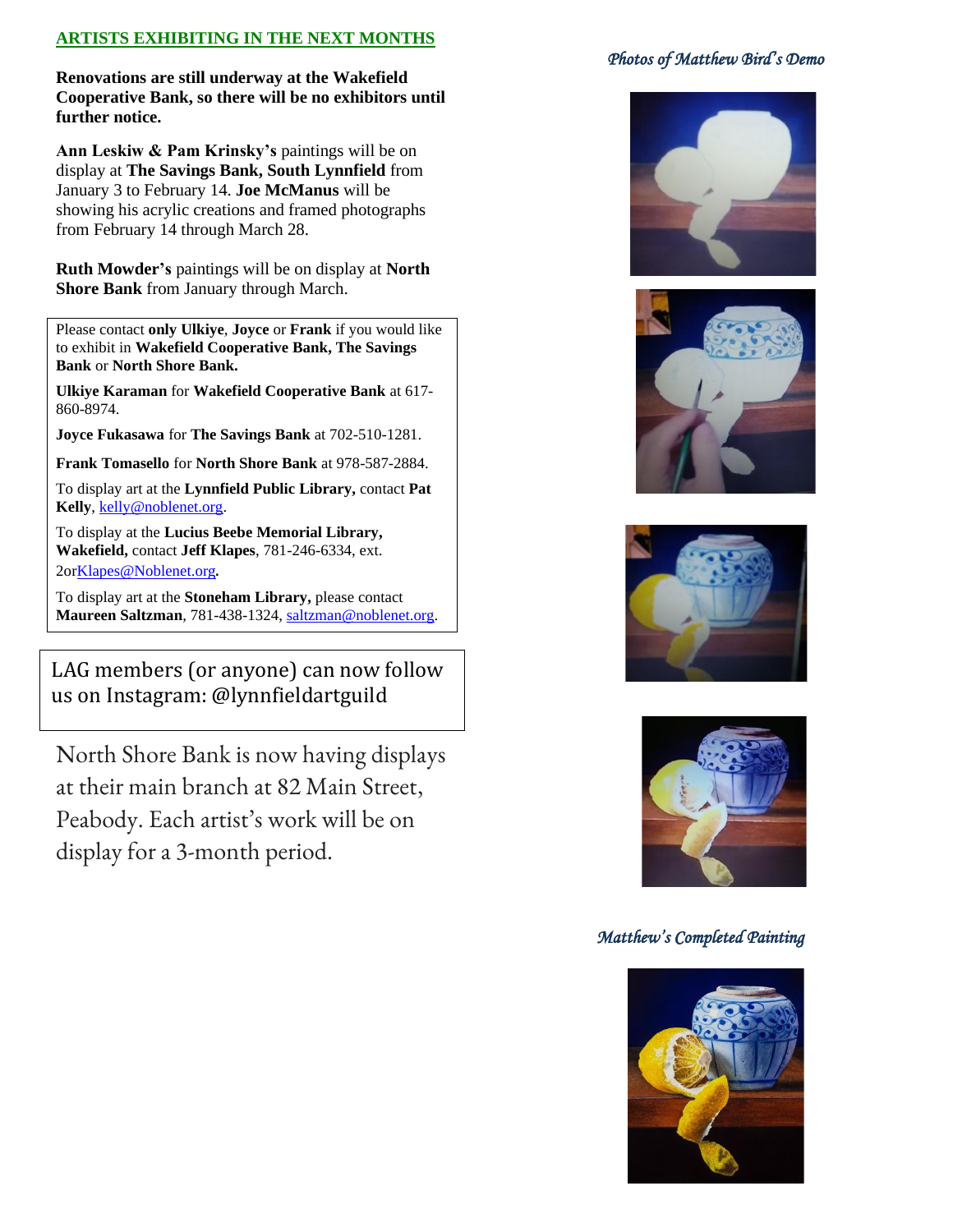# **Meet the Artists**

Meet Lynnfield Art Guild artists as they present the "how, what, when and where" of their beautiful works of art through demonstration and conversation on the following Fridays from 5:30 – 7:00 p.m.

Friday, January 28 Jane Booras, Watercolor Greg Provenitz, Photography

Friday, February 4 Bill Deveney, Watercolor Kendall Inglese, Mixed Media

Friday, February 11 Donna Barnes, Acrylic Mary Lynch, Photography

Friday, February 18 Mary Connor, Pastel Beverly Cook, Fiber

Friday January 28

## **Jane Booras**

"Portraits are my passion!" Capturing the emotions in a child's face and telling the child's story through my paintings brings me joy. Completing a show titled, "Children of the World - 100 Faces of Humanity," which represented children from over 96 countries brought me personal fulfillment. To me art is an amazing expression of life, and the gift of art lies in all of us. Sometimes it just needs a little coaxing, to bring its splendor out.

The Lynnfield Art Guild is a great way to bring out this gift. On Friday January 28th I will be doing a portrait demonstration of my granddaughter at the ACE "Bring the Good" show. I would love to share with you some of the knowledge I have acquired, from pure perseverance and experimentation. My journey into portraits has been both arduous and gratifying; I challenge any of you to take the plunge into this wonderful world of art.

### **Greg Pronevitz**

Greg has been serious about photography since 2006. Most often he seeks out natural scenes and subjects. One of Greg's goals in photography is to capture a unique scene or view that stands out from the everyday look. This goal often means visiting the same venues repeatedly because nature, light, and weather always change to provide opportunities to capture the unique. He also enjoys macro or close-up photography to see the smallest details. Greg currently posts images on Facebook and on his website:

### [https://www.gregpimages.com.](https://www.gregpimages.com/)

In keeping with the theme "Bring the Good," Greg included two spring/summer photos in the Albion Cultural Exchange exhibit. On January 28th, he'll have additional spring/summer photographs to show and will discuss his techniques and subjects with visitors to the exhibit.

## Friday February 4

## **William Deveney**

William Deveney is a local award-winning painter who specializes in watercolor. He teaches painting at the Lynn and Lynnfield Senior Centers. He gets his inspiration from the beauty of New England and from his travels.

On February 4th, the artist will demonstrate painting in monochrome to explore the importance of value, texture, and composition.

## **Kendall Inglese**

Kendall Inglese is a community arts advocate and kids' STEM+3D Design instructor. Her website is [www.LarkLearningSTEM.com.](http://www.larklearningstem.com/) A longtime LAG board member, Kendall has exhibited her own original works, painting on tile and canvas, screen printing and watercolor. She often finds inspiration for themes and designs from nature's textures and enjoys sketching woodland and waterways in any season.

Kendall's demo will show how to bring the energy of color photography into pen and ink using fluid marker with watercolor to bring forward vitality to subject matter. The bold and fluid style of the pen is key to capturing water, leaves and cloud detail as she will show. Using her own series of free DIY printable Lark Notecards, you can see for yourself how using color markers, watercolors and even crayons can combine for fluid color over black and white texture to transform a simple photograph into a mixed media work.